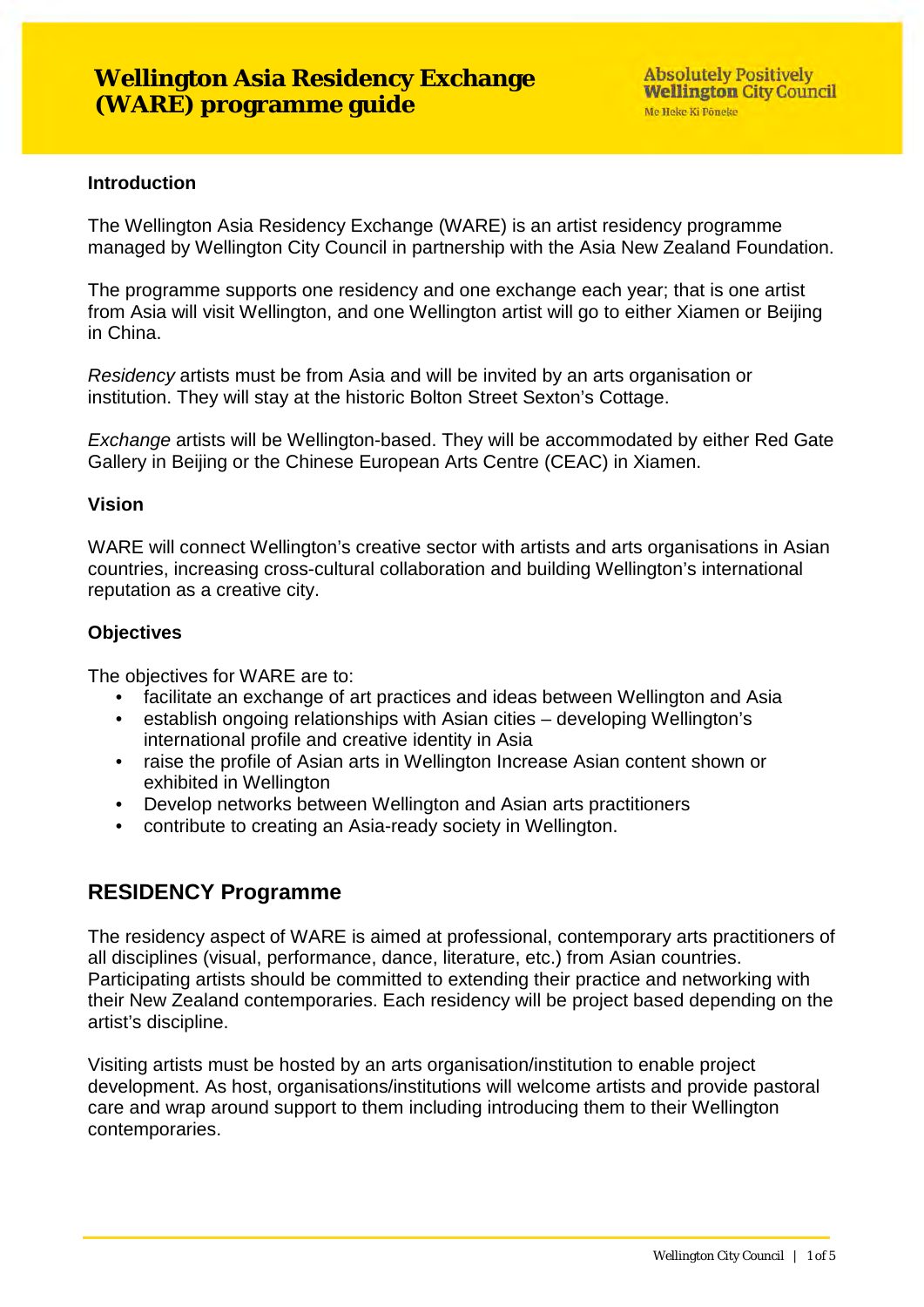Projects could range from an exhibition, installation or performance and/or a series of workshops or seminars. They are envisaged as a way for the public to engage with the artist and their work. The more opportunities there are for artists to engage with arts communities the richer the residency experiences, and the greater the likelihood of cross cultural exchange and collaboration.

Residencies will be no longer than three months and no less than six weeks in duration.

## **Residency allocation**

• Flights

The Asia New Zealand Foundation will fund one single economy return airfare between New Zealand and Asia (from Asia) up the value of \$2,000.

• Accommodation

Wellington City Council will accommodate residency artists at the historic Bolton Street Sexton's Cottage located on the fringe of Wellington's central business district. The cottage backs on to the Bolton Street Memorial Park and Cemetery and is just beside a small deconsecrated church. It's close to the Wellington Botanic Gardens, New Zealand's Parliament and Victoria University of Wellington. Built in 1857, it is one of Wellington's oldest homes, protected by the Historic Places Trust. The cottage is wired for internet use, and artists are given a mobile phone sim card for use in New Zealand. The cottage comprises a bedroom, living room, dining room/study/second bedroom, kitchen, bathroom, separate toilet, laundry and a small outdoor courtyard. The cottage is fully furnished.

### • Allowance

Wellington City Council will pay the artist a 60NZD daily allowance for living costs during their stay in Wellington.

### • Project costs

Wellington City Council and Asia New Zealand Foundation will pay the artist \$1000 for project development costs, including materials and equipment.

#### • Visa

Travel documentation including visas and passports are the responsibility of the visiting artist, not the hosting organisation/institution, Wellington City Council or the Asia New Zealand Foundation. Visiting artists must apply for Temporary Working Visas. For more information, visit [Immigration NZ.](https://www.immigration.govt.nz/new-zealand-visas)

### • Insurance

Insurance is the responsibility of the participating artists. Artists must secure full comprehensive travel insurance for the duration of their trip and must provide Wellington City Council and Asia New Zealand Foundation with copies of their insurance policy before travel commences.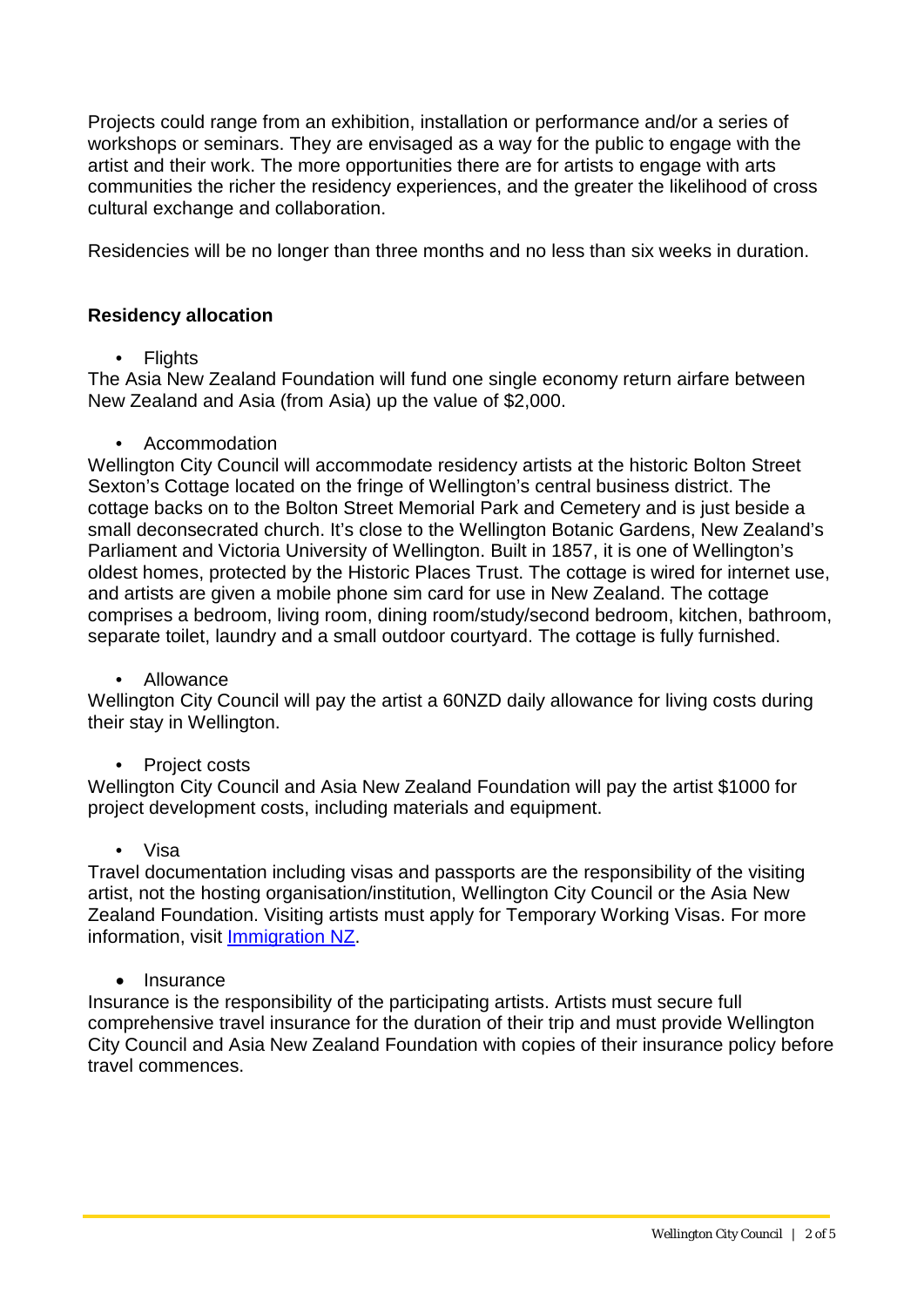## **Role of arts organisations/institutions**

Proposals to participate in the residency facet of the WARE programme must come from arts organisations/institutions. That is, they will identify an artist from Asia they want to work with, for example a visual artist, theatre practitioner, musician, dancer/choreographer, etc., and submit the application on their behalf.

Organisations or institutions will provide professional, collegial support to artists and space for project development, for example studio/workshop and exhibition/ installation space and/or rehearsal and performance space.

Organisations or institutions will also provide pastoral care to artists. This involves welcoming them to Wellington, introducing them to their specific arts community and ensuring they have opportunities to engage more widely with Wellington's arts sector. One or two people from an organisation/institution should be designated as 'artist host' to ensure the artist has a reliable contact to help them navigate the city and sector.

A letter of agreement, that will act as a contract between the organisation/institution, Asia New Zealand Foundation and the Wellington City Council, outlining residency conditions, role of host and project outcomes, will be signed after artist selection and upon agreement of the terms.

### **Criteria for selection**

Proposals from arts organisations or institutions will be assessed by an advisory group made of arts professionals from Wellington City Council, Asia New Zealand Foundation and partnering arts organisations and institutions. The advisory group will identify and select an artist that best demonstrates an understanding of the objectives of the residency and meets the following criteria:

- Citizens of Asian countries
- Professional, contemporary artist with a record of achievement in their arts genre
- Fit with arts organisation or institution
- Willingness to carry out research and/or create a body of work during the residency i.e. an exhibition, performance, workshop or seminar
- Willingness to engage with Wellington's arts sector and general public
- Artist must be able to demonstrate a degree of autonomy and self-reliance
- Artist must be able to converse with relative ease in English.

# **EXCHANGE programme**

The exchange facet of WARE is specifically for visual artists from the Wellington region – including the Hutt Valley, Porirua City and the Kapiti Coast District.

Wellington City Council sends out an open call for proposals during March every year.

Hosting organisations are Red Gate Gallery in Beijing and the Chinese European Arts Centre (CEAC) in Xiamen. Wellington has long standing sister city agreements with both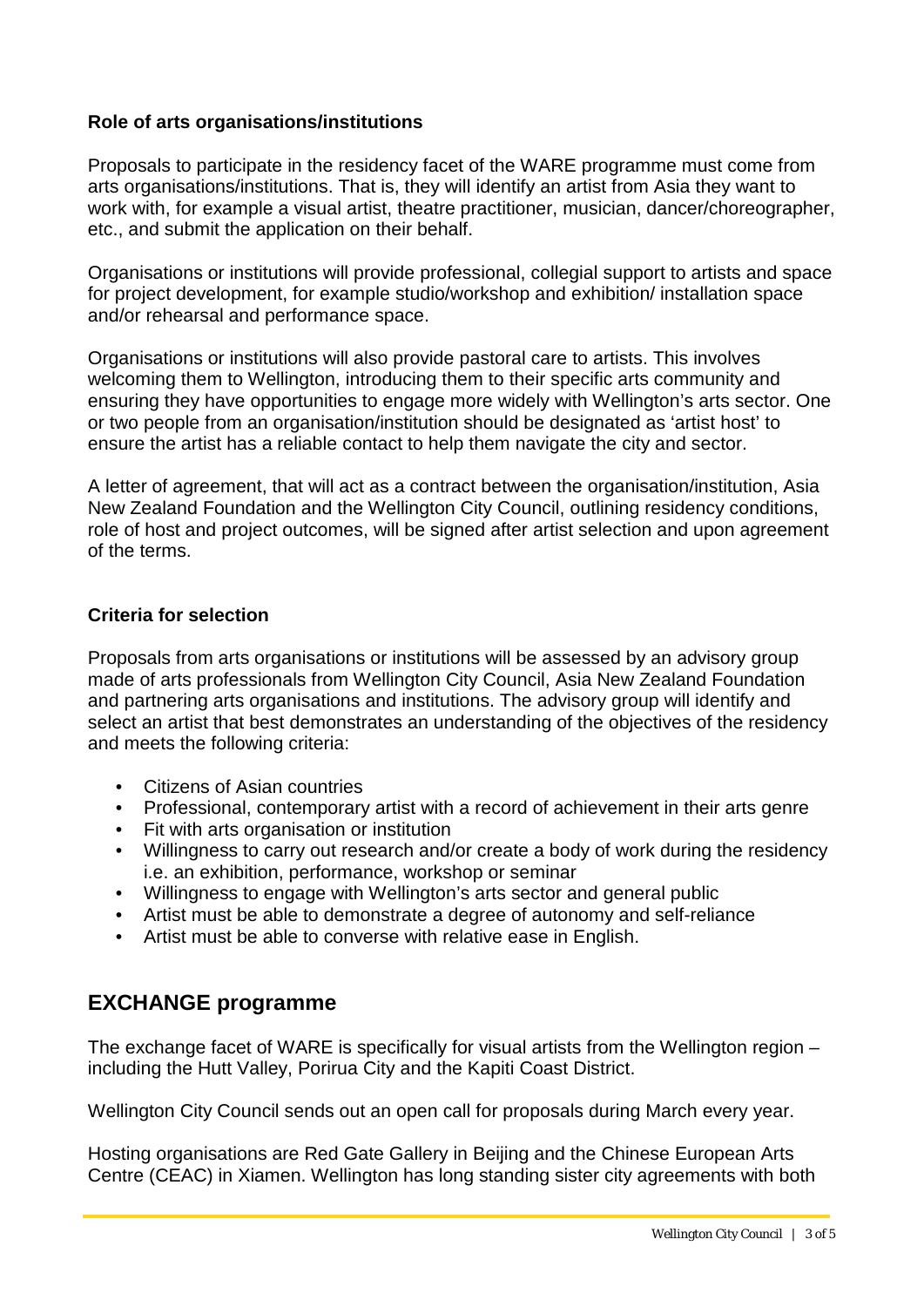these cities. Artists visit Red Gate and CEAC every second year, that is Red Gate during even years and CEAC odd years.

Red Gate and CEAC are international artist residency complexes. Wellington artists will be hosted and accommodated by them. Accommodation includes living, kitchen, bathroom, bedroom and studio space. Artists may also have access to gallery space to exhibit.

Applying artists should be committed to extending their practice and networking with their Asian contemporaries. Each residency will be project based. Projects could range from an open studio, series of artist's talks, exhibition, installation or performance pieces. As with the residency facet of WARE, they are envisaged as a way for foreign arts communities to engage with Wellington artists and their work.

Exchange residencies are for three months.

#### **Exchange allocation**

• Flights

The Asia New Zealand Foundation will fund one single economy return airfare between Wellington and Asia up to the value of \$2000.

• Accommodation

Red Gate Gallery and CEAC will accommodate artists in their studio complexes. Accommodation costs are covered by the Asia New Zealand Foundation and the Wellington City Council.

• Allowance

Wellington City Council will pay the artist a 40NZD daily allowance for living costs during their stay in China.

• Project costs

Wellington City Council and Asia New Zealand Foundation will pay the artist \$1000 for project development costs, including materials and equipment.

• Visa

Travel documentation including visas and passports are the responsibility of the travelling artist, not the hosting organisation/institution, Wellington City Council or the Asia New Zealand Foundation.

• Insurance

Insurance is the responsibility of the participating artists. Artists must secure full comprehensive travel insurance for the duration of their trip and must provide Wellington City Council and Asia New Zealand Foundation with copies of their insurance policy before travel commences.